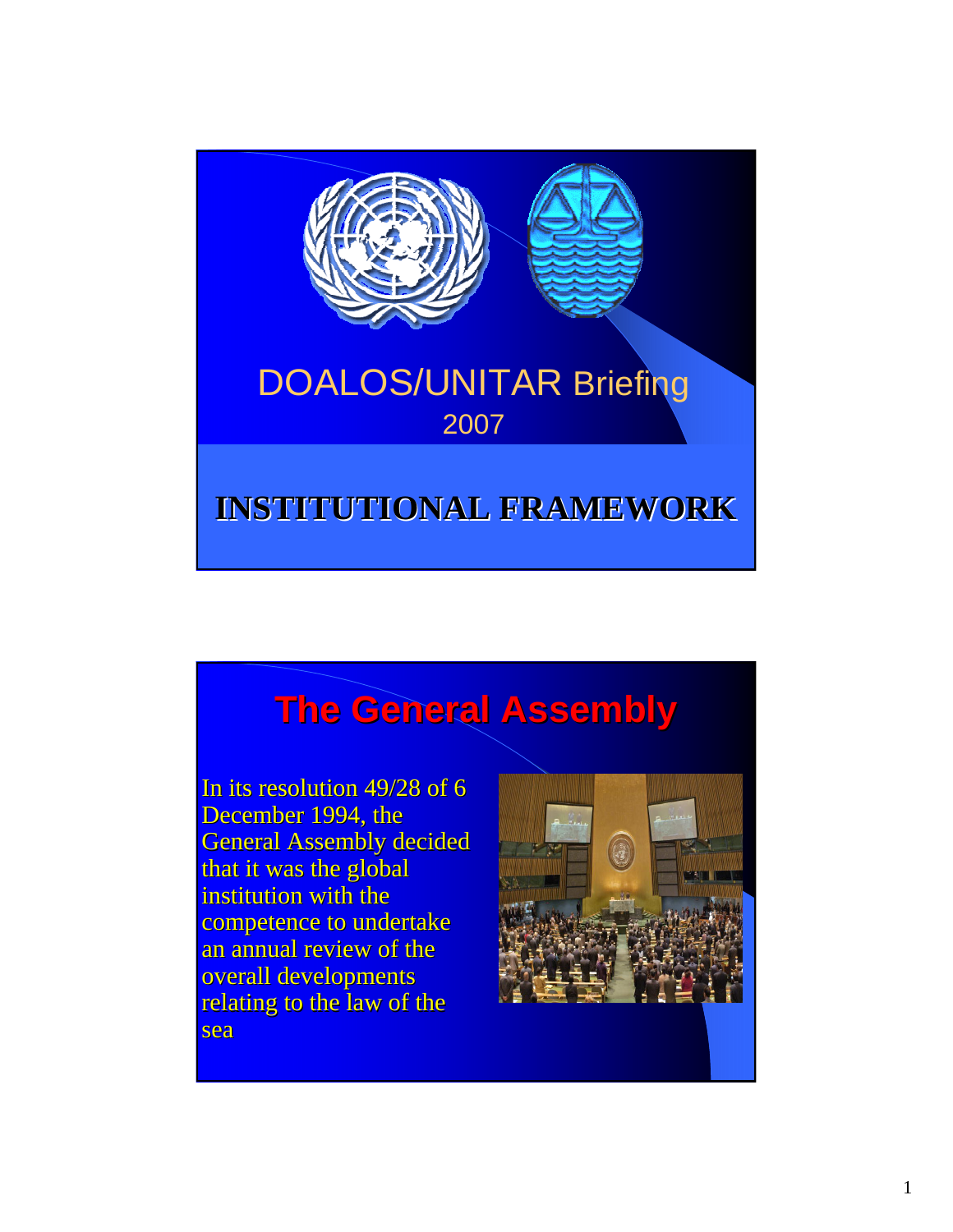### **The Consultative Process**

In 1999, the General Assembly established the Consultative Process by resolution 54/33 for an initial period of three years in order to facilitate the annual review by the Assembly of developments in ocean affairs and the law of the sea by considering the Secretary-General's report on oceans and the law of the sea and by suggesting particular issues to be considered by it, with an emphasis on identifying areas where coordination and cooperation at the intergovernmental and inter-agency levels should be enhanced.

## **Participation Participation**

**Open to all UN Member States, States** members of the specialized agencies, all parties to UNCLOS, entities that have received a standing invitation to participate as observers in the work of the Assembly, intergovernmental organizations with competence in ocean affairs and representatives of major groups as identified in Agenda 21 groups as identified in Agenda 21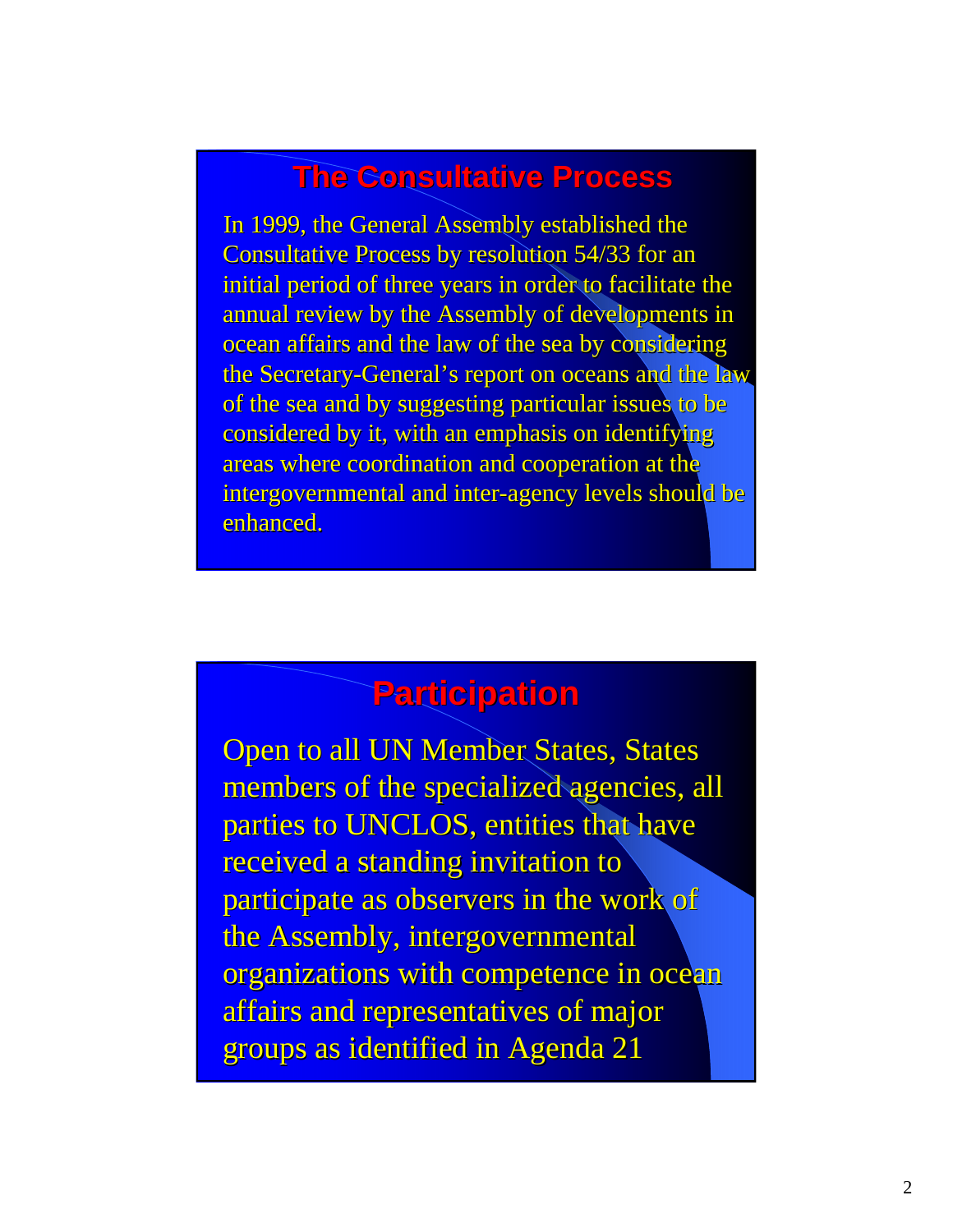## **Organization Organization**

Meetings are coordinated by two Co-Chairpersons who elaborate a format for the discussions in consultation with delegations

Format: Format:

- **Plenary sessions**
- Discussion panels for the areas of focus

#### **Outcome Outcome**

- At past meetings the Consultative Process has proposed elements for the consideration of the General Assembly, including, as appropriate, in relation to Assembly resolutions under the agenda item entitled "Oceans and the law of the sea".
- The elements, a summary of the discussions, and a list of issues that could benefit from attention in the future work of the General Assembly are included in the report of the meeting and submitted to the Assembly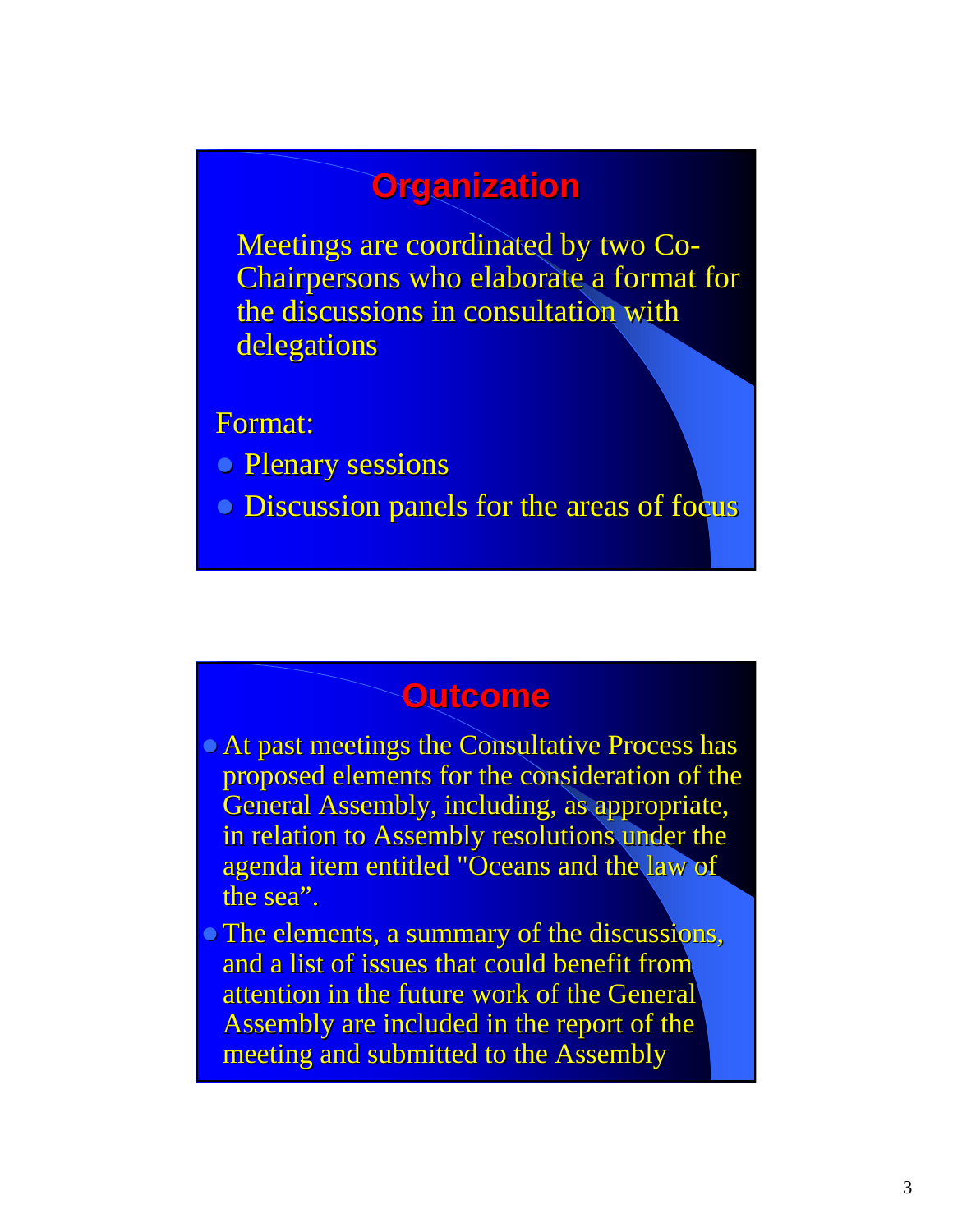# **Future of the Consultative Process**

o Discussions during the ninth meeting of the Consultative Process in June 2008

Review by the General Assembly at its sixty third session

### **INSTITUTIONAL FRAMEWORK (continued)**

**Ad Hoc Open-ended Informal Working Group to study issues relating to the conservation and sustainable use of marine biological diversity beyond areas biological diversity beyond areas of national jurisdiction of national jurisdiction**